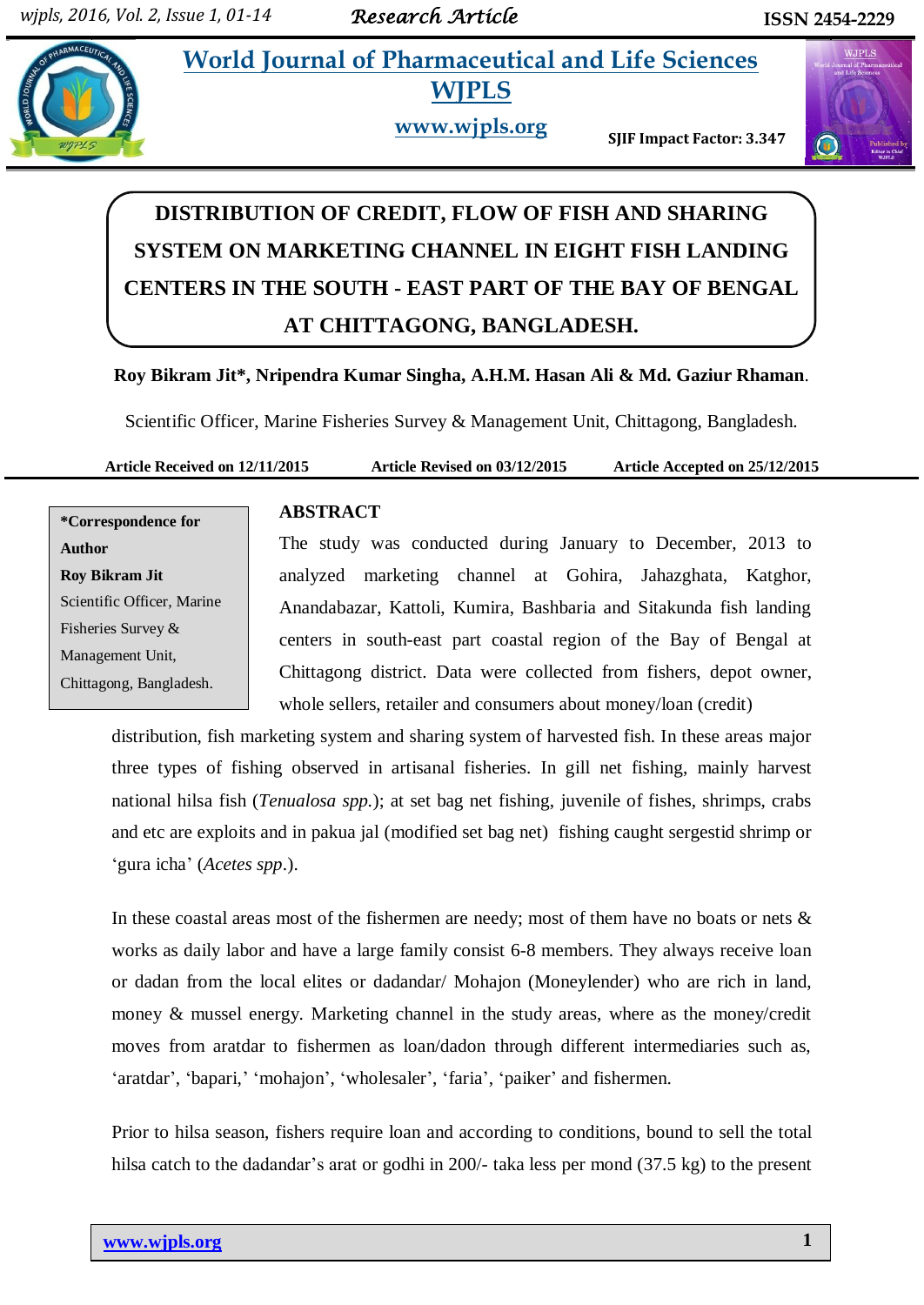market value. In the market chain, fishes moves from fishermen to consumers via different market intermediaries like as, Fisher men, mohajon, bapari, aratdar, faria, wholesaler, paiker and consumer. And in sharing system; boat and nets suppliers gets 50-60% and 35-40% share on the total hilsa catch respectively. Among the rest 5-10% of fish, maji (Boatman) gets 50% of fish or selling money and another 50% divided into 3 or 4 people, who"s had work as daily labor in fishing. It was observed that, marketing system in the study areas are same in some other landing centers and few have different.

**Keywords**: Landing center, fishing season, loan (dadan), dadandar, retailer and consumer.

#### **INTRODUCTION**

Fish is the major source of protein in the diets of the most Asian people including Bangladesh. Rapid expansion of supply has been necessary to meet the domestic demand. Marine fisheries in Bangladesh consist of both artisanal and industrial, in which artisanal sector-contributes 87.09% and the rest 12.91% by the trawl fishing of the total landing (DoF, 2012-13). Marine fish production has been growing rapidly in recent years, because of introduction of trawlers, mechanized fishing boats, number of gears and active fishing days. There are 235 fish landing center are present in the 14 coastal District of 64 Thanas (CMFSP, 2000). Fish landing center is a place where different types of fresh fish and fisheries commodities are accumulated from different sources like river, beel, pond, gher, estuaries and sea (Rhaman, 2013). These fishes are transferred from here to consumption /consumer markets via different channel. Fish landing center plays a vital role in quick and smooth disposal of fresh fish (BFDC, 2001) in Chittagang region is recognized as the fisheries zone of our country. Fish landing and distribution in Bangladesh is in complex condition due to the involvement of many stakeholders in the distributional channel (Rahman, 2013). To make fish available to consumers at the right time and in the right place requires an effective marketing system.

Most of the Marine fishes captured in artisanal sector are marketed by the fishermen in the vacuity of the landing center through a number of intermediaries such as hawker (small seller), retailer (whole sellers) or agents (moneylenders). Large quantities of high value fish are usually transported to processing industries for production of vary value added production. While smaller quantities of small fishes are disposed off the hawkers and various retailers selling at local daily market.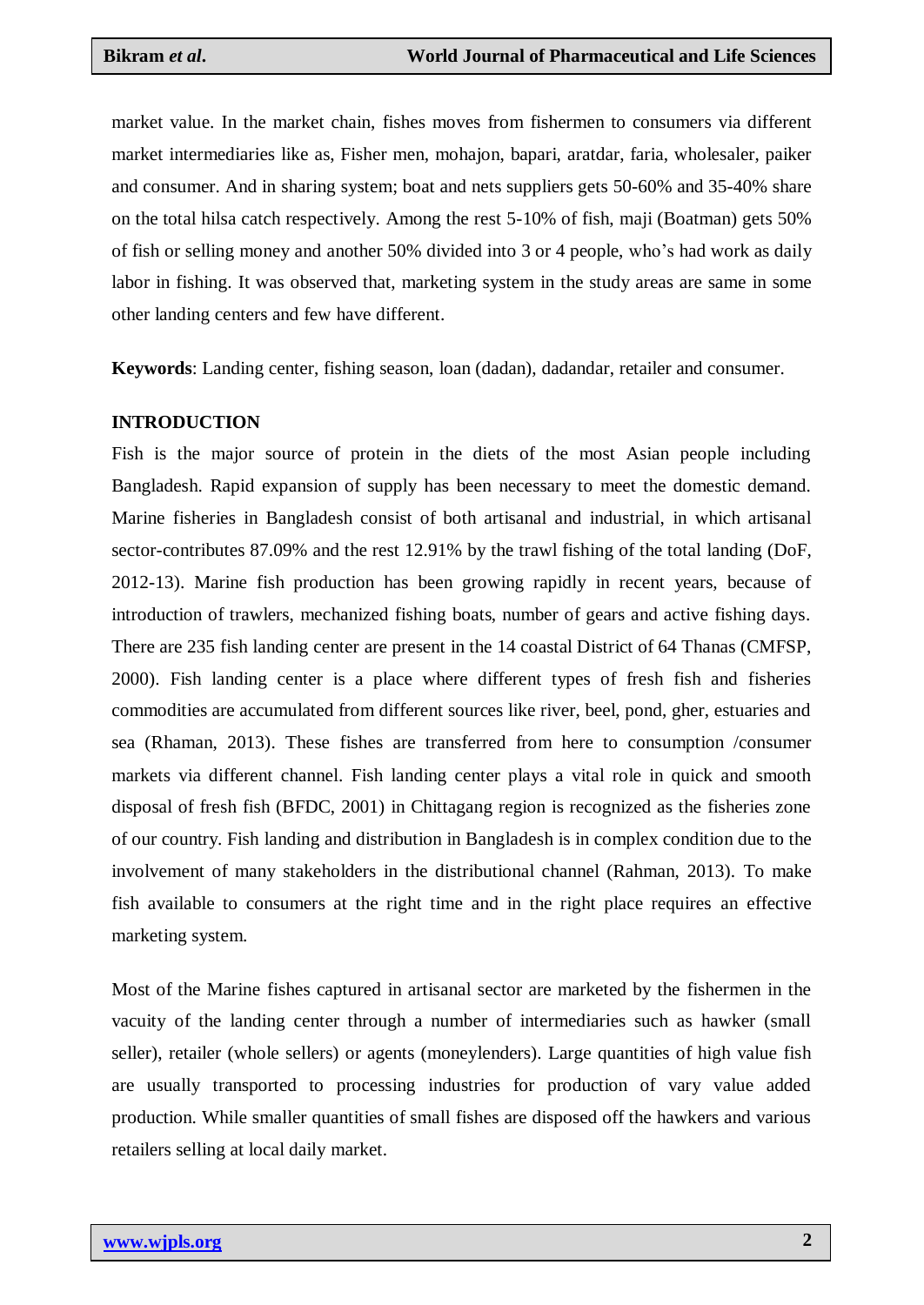Dadan is a kind of loan given to the fishermen by Aratdars and Mohajans (traditional money lenders) on condition that fish are required to be sold to them compulsorily. Sometimes prices are predetermined (Alam, 2012).

The government policy is to improve the quality of fish landed and marketed for domestic and export purposes. Efforts are being made to improve landing, facilities and encouragement is being given the standard of wholesale and retail market (Khan, 1996). The marine fish exploiting areas and landing centers of our studies are located in the south and south-eastern parts of the Bay of Bengal of Bangladesh. Fish production is an integral part of the marketing process as fish and fishery products are highly traded commodities (Dcomampo, 1998). A large number of people, many of whom living below the property line, find employment in the domestic fish marketing chain in the form of fishers, processors, traders, intermediaries, day laborers and transporters. In Bangladesh fish marketing is almost exclusively a preserve of the private sector. However, the most serious marketing difficulties seem to occur in remote communities, which lack of transport, ice, poor road facilities in relation to intermediaries (Ranman, 1997 and Kleih, 2001).

Several negotiators are involved in this distribution of channel to collect fish from the fishermen and make a linkage path between fishermen and wholesalers (Mohajon) or commission agents. Again, wet fish can enters the secondary or tertiary markets where it passes through more than one commission agent. Both commission agents and wholesaler locally known as "Mohajons" play principal roles in fish distribution (Nowsad, 2010).

Fish marketing is very important to meet the demand of animal protein, to balance our investment, profit and sustainable management of fisheries by different intermediaries or middlemen. In addition, the middlemen have established a new marketing chain based and the extreme exploitation of the fish farming communities by setting up an artificial pricing policy through intermediaries at different levels. The price of hilsa depends on quality, size and weight, season, market structure, supply and demand, etc. Prices also vary from market to market. Prices in town markets tend to be higher than in coastal markets. Fishers" incomes are not only limited by their position in the market chain but also by the fact fish resources are declining. As a result marketing margin of fish is often high and fish prices are high that makes dissatisfaction to consumers, fishermen and poor traders. Therefore it is important to know the existing fish marketing system to identify marketing inefficiencies that having negative impact on poor fishermen and traders.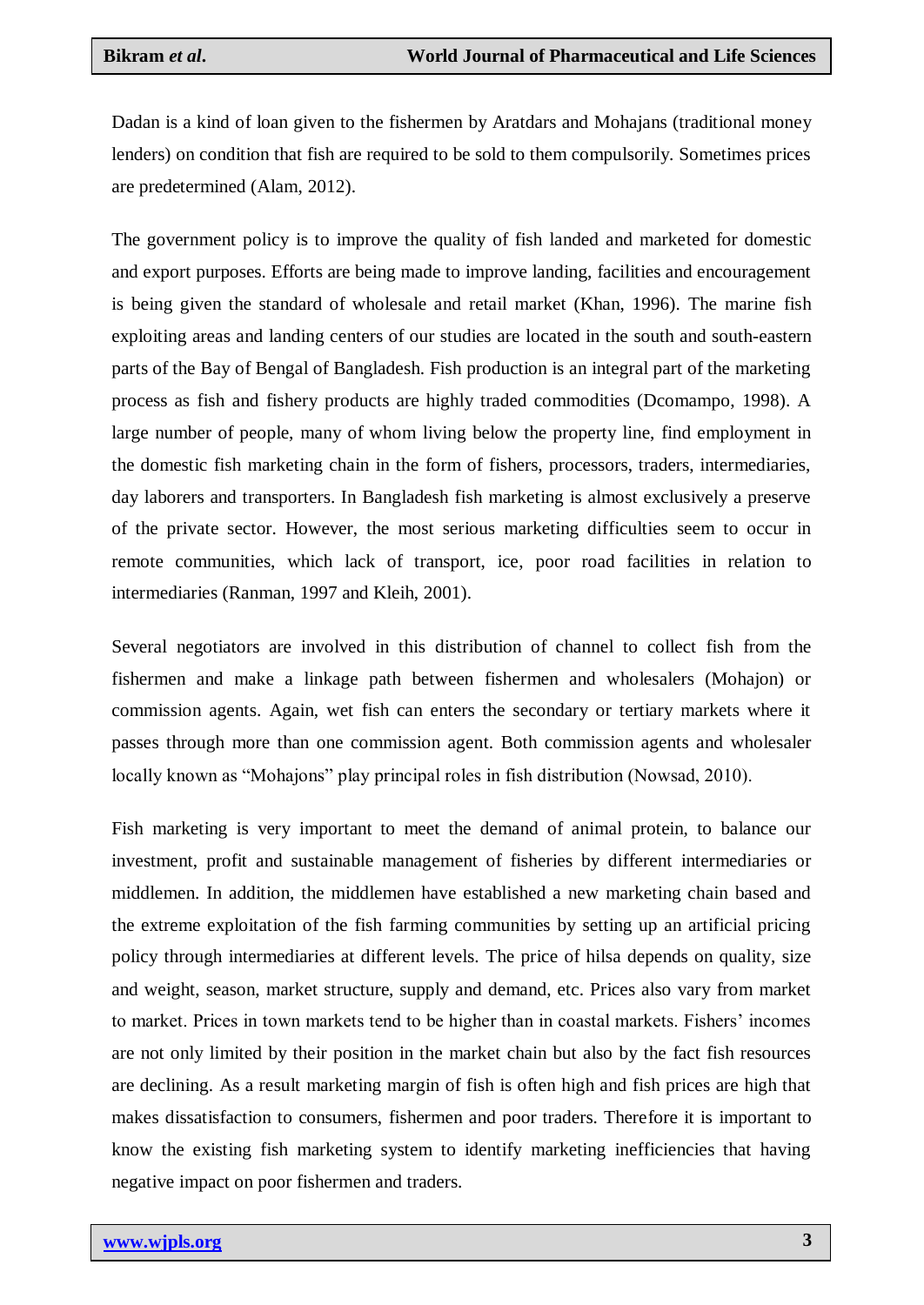#### **OBJECTIVES**

The specific objectives of the study are i) to identify different marketing channels and intermediaries whose are involve there in and their roles in local coastal fish marketing to the distribution of credit (ii) determine to value addition in terms of fish movement from fishers to consumers (iii) determine marketing margins of the intermediaries and (iv) socio-economic conditions of the coastal fishing family. A related, complementary study deals with price transmission mechanisms of flow of credit and flow of fish in the south-east coastal zone.

#### **MATERIALS AND METHODS**

The study were conducted in order to collect data from eight fish in landing centers in small scale fisheries at Chittagong district, where maximum fish are landed in artisanal sectors. Under the Chittagong district the name of fish landing centers are- Gohira, Jahazghata, Katghor, Anandabazar, Kattoli, Kumira, Bashbaria and Sitakunda fish landing center. These eight landing centers are very important to the boat owners for fish selling, fish traders for selling and buying and the consumers for buying the fish. The primary data were assembled through field survey at the fisher"s level by using a prescribed questionnaire. The questionnaire form was filled in by interviewing the organizers, boat owners (nekari), retailers(wholesaler), aratdars (assemblers), consumers and adandar/mohajon(moneylender), who directly supply the loan with high interest and also fisherman (consumer), who was consumed the loan (dadan) from dadandar. All the collected data were analyzed by computer. Remarkable changes were observed in many landing center. To collecting data, the fisherman does not agree to supply actual massage some times. So it was difficult to get clear idea about their role in fish marketing channel.

#### **RESULTS**

During January to December, 2013 data were collected from selected 8 fish landing centers about the fish marketing channel, which are mainly depend on distribution of money (credit), flow of fish and sharing system on exploit's fish or selling money.

#### **a) Distribution of money (credit)**

Marketing channels are the alternative routs of product flows from producers to consumers (Kohls and Uhl, 2005). Distribution of money from aratdar to fishermen as flow of credit for benefit where aratdar supply loan (dadon) and fishermen recover it to supply the exploit fish, which are occur different intermediaries is called fish marketing channel. Cradit supply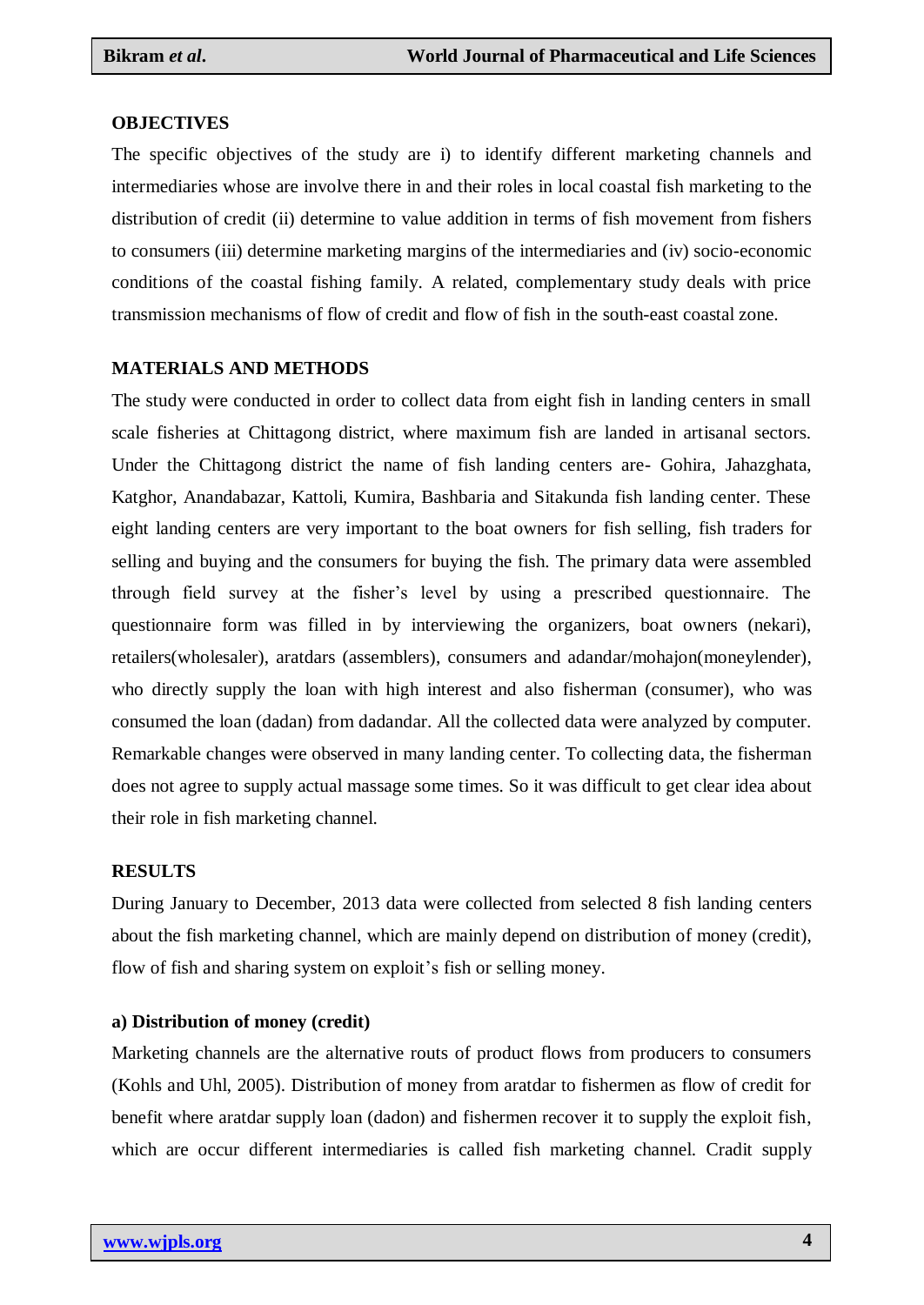chains of gill net, behundi net and pakua net fishing in the study areas observed are shown below:

The longest supply chain involves seven intermediaries for gill net, five for set bag net and three for pakua jal and these are fishers, nikari (boat owner), piker, faria (middleman), aratdar, retailer and consumer.

**i) Gill net fishing:** Money or credit distributed mainly from aratdar to fishermen via different intermediates as debt which observed in hilsa catching season (from July to October) during study period. At Gohira, Kattoli and Kumira fish landing center money distributed as loan (dadon) from aratdar to baparis, baparis to mohajon, mohajon to whole seller, whole seller to faria, faria to paiker and paiker to fishermen lastly who received this loan. At Jahaj ghata and Bashbaria fish landing center money distributed from aratdar to baparis, baparis to mohajon, mohajon to wholesaler, whole seller to faria, faria to paiker and paiker to fishermen lastly. In Katghar fish landing center money distributed from aratdar to mohajon, mohajon to faria, faria to paiker and paiker to fishermen lastly. In Ananda bazar fish landing center money distributed from aratdar to baparis, baparis to mohajon, mohajon to faria, faria to paiker and paiker to fishermen lastly. In Sitakunda fish landing center money distributed from aratdar to baparis, baparis to paiker and lastly paiker to fishermen (Table, 1).

|               | Table: 1. Distribution of money in gill net fishing at Chittagong coastal areas during Jan |  |
|---------------|--------------------------------------------------------------------------------------------|--|
| to Dec, 2013. |                                                                                            |  |

| Name of<br>the landing<br>centers | <b>Fishing</b><br>method | fishing<br>times/<br>month | <b>Distribution of money</b> |                          |         |                 |                          |        |           |
|-----------------------------------|--------------------------|----------------------------|------------------------------|--------------------------|---------|-----------------|--------------------------|--------|-----------|
| Gohira                            | gill net<br>fishing      | July to<br>October         | Aratdar                      | Bapari                   | Mohajon | Whole<br>seller | Faria                    | Paiker | Fishermen |
| Jahaj ghata                       | gill net<br>fishing      | July to<br>October         | Aratdar                      | Bapari                   | Mohajon |                 |                          | Paiker | Fishermen |
| Katghar                           | gill net<br>fishing      | July to<br>October         | Aratdar                      | $\overline{\phantom{a}}$ | Mohajon | $\overline{a}$  | Faria                    | Paiker | Fishermen |
| Ananda<br>bazar                   | gill net<br>fishing      | July to<br>October         | Aratdar                      | Bapari                   | Mohajon |                 | Faria                    | Paiker | Fishermen |
| Kattoli                           | gill net<br>fishing      | July to<br>October         | Aratdar                      | Bapari                   | Mohajon | Wholesaler      | Faria                    | Paiker | Fishermen |
| Kumira                            | gill net<br>fishing      | July to<br>October         | Aratdar                      | Bapari                   | Mohajon | Wholesaler      | Faria                    | Paiker | Fishermen |
| Bashbaria                         | gill net<br>fishing      | July to<br>October         | Aratdar                      | Bapari                   | Mohajon |                 |                          | Paiker | Fishermen |
| Sitakunda                         | gill net<br>fishing      | July to<br>October         | Aratdar                      | Bapari                   |         | $\overline{a}$  | $\overline{\phantom{a}}$ | Paiker | Fishermen |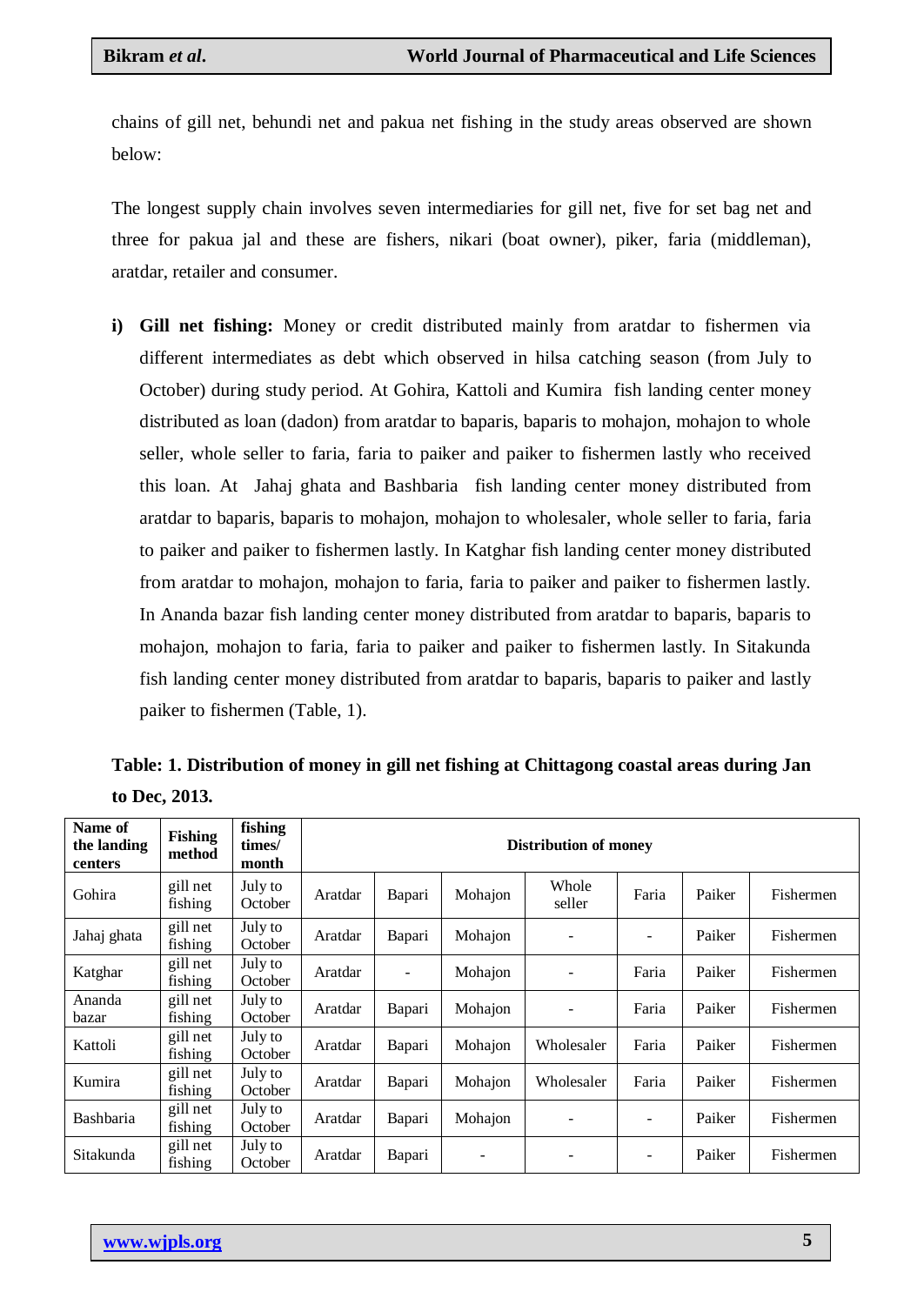**ii) ESBN fishing:** In ESBN fishing fishermen engaged October to May to exploit juveniles of fish and shrimp and some fishers received dadon from aratdar and few of them from mohajon. At Gohira, Kattoli and Kumira landing center distributed of credit flow from aratdar to bapari, bapari to mohajon and lastly transfers it mohajon to fishermen. In Jahaj ghata, Ananda Bazar, Bash baria and Sitakunda fish landing center money distributed aratdar to bapari, bapari to fishermen lastly. At Katghar landing center money distributed as credit flow aratdar to bapari, bapari to mohajon and lastly transfers mohajon to fishermen (Table, 2).

| Table: 2 Distribution of credit in ESBN fishing at Chittagong coastal areas during Jan |  |  |  |
|----------------------------------------------------------------------------------------|--|--|--|
| to Dec, 2013.                                                                          |  |  |  |

| Name of the<br>landing<br>centers | <b>Fishing</b><br>method | fishing<br>times/<br>month | <b>Distribution of Credit</b> |        |         |           |  |
|-----------------------------------|--------------------------|----------------------------|-------------------------------|--------|---------|-----------|--|
| Gohira                            | <b>ESBN</b><br>fishing   | October to<br>May          | Aratdar                       | Bapari | Mohajon | Fishermen |  |
| Jahaj ghata                       | <b>ESBN</b><br>fishing   | October to<br>May          | Aratdar                       | Bapari |         | Fishermen |  |
| Katghar                           | <b>ESBN</b><br>fishing   | October to<br>May          | Aratdar                       |        | Mohajon | Fishermen |  |
| Ananda<br>bazar                   | <b>ESBN</b><br>fishing   | October to<br>May          | Aratdar                       | Bapari |         | Fishermen |  |
| Kattoli                           | <b>ESBN</b><br>fishing   | October to<br>May          | Aratdar                       | Bapari | Mohajon | Fishermen |  |
| Kumira                            | <b>ESBN</b><br>fishing   | October to<br>May          | Aratdar                       | Bapari | Mohajon | Fishermen |  |
| Bashbaria                         | <b>ESBN</b><br>fishing   | October to<br>May          | Aratdar                       | Bapari |         | Fishermen |  |
| Sitakunda                         | <b>ESBN</b><br>fishing   | October to<br>May          | Aratdar                       | Bapari |         | Fishermen |  |

**iii) Pakua jal fishing:** In pakua jal fishing fishers engaged only from November to February and exploits mainly *Acetes spp*. In this fishery few fishermen take loan from mohajon to prepared net or boat. In Gohira, Ananda bazar and Kumira fish landing center mohajan supply loan to fishermen via baparis. At Jahaz ghata and Katghar landing center mohajan supply loan to fishermen directly. In Kattoli, Bashbaria and Sitakunda ghat fish landing centers no dadon system observed for pakua jal fishing (Table, 3).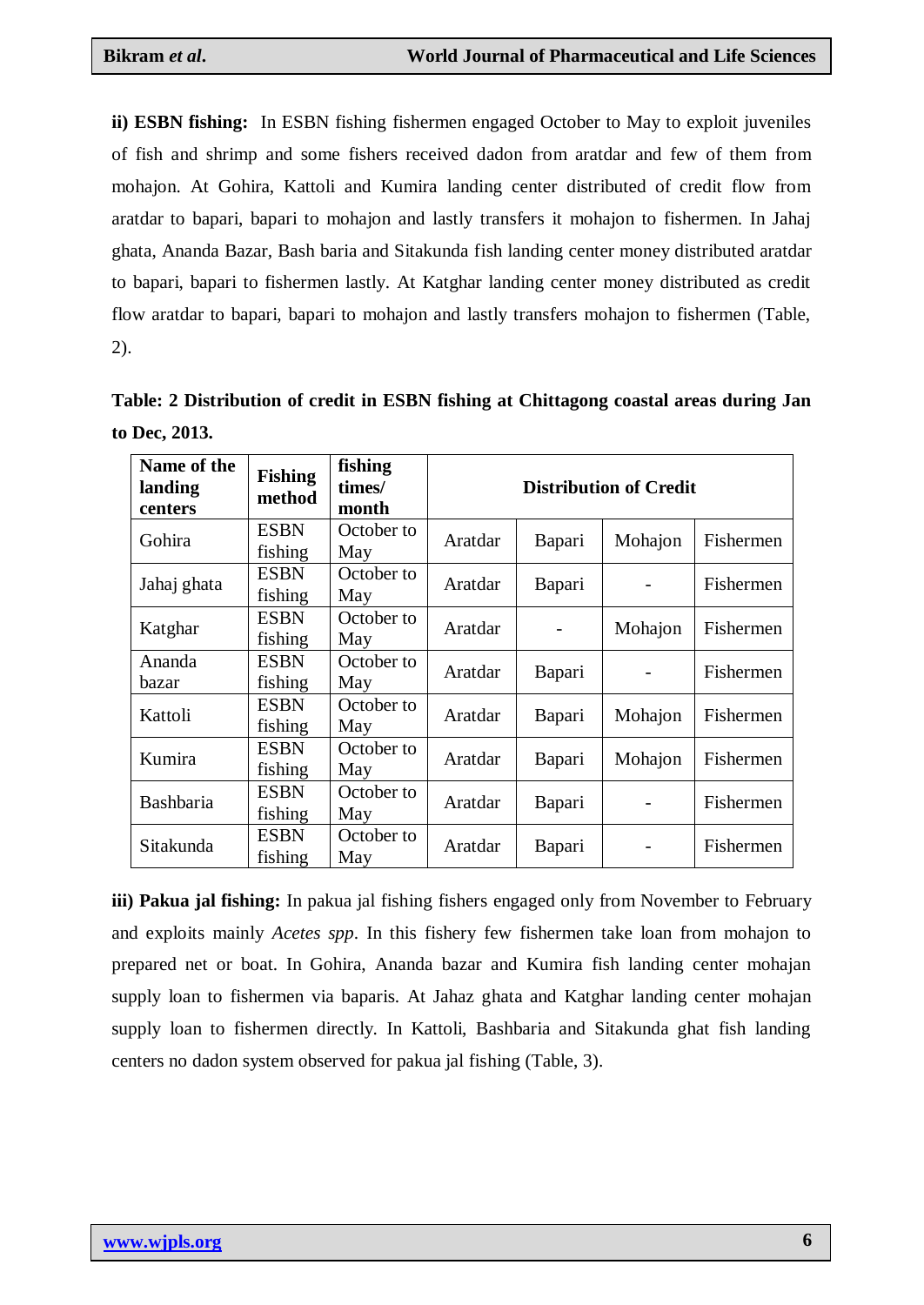| Name of the<br>landing<br>centers | <b>Fishing</b><br>method | fishing<br>times/<br>month | <b>Distribution of Credit</b> |        |           |  |  |
|-----------------------------------|--------------------------|----------------------------|-------------------------------|--------|-----------|--|--|
| Gohira                            | Pakua jal<br>fishing     | November to<br>February    | Mohajon                       | Bapari | Fishermen |  |  |
| Jahaj ghata                       | Pakua jal<br>fishing     | November to<br>February    | Mohajon                       |        | Fishermen |  |  |
| Katghar                           | Pakua jal<br>fishing     | November to<br>February    | Mohajon                       |        | Fishermen |  |  |
| Ananda<br>bazar                   | Pakua jal<br>fishing     | November to<br>February    | Mohajon                       | Bapari | Fishermen |  |  |
| Kattoli                           | Pakua jal<br>fishing     | November to<br>February    | Mohajon                       | Bapari | Fishermen |  |  |
| Kumira                            | Pakua jal<br>fishing     | November to<br>February    | Mohajon                       | Bapari | Fishermen |  |  |
| Bashbaria                         | Pakua jal<br>fishing     | November to<br>February    | Mohajon                       |        | Fishermen |  |  |
| Sitakunda                         | Pakua jal<br>fishing     | November to<br>February    | Mohajon                       |        | Fishermen |  |  |

**Table: 3, Distribution of credit in Pakua jal fishing at Chittagong coastal areas during Jan to Dec, 2013**

# **b) Fish distribution channel (Flow of Fish)**

Fishermen or Boat owner (Nikari) sell fish to Faria or Dadonder, dadonder sell fish to Aratder via dadal, Aratder sell fish to Baparies, baparies sell fish to Retailers and retailers sell to local market for consumption. Fish marketing channel in Gohira, Katghar, Kattoli and Kumira are almost entirely conducted, financed and regulated by traditional, hardworking and skilled middlemen. The market chain from farmers/ fishermen to consumers passes through a number of intermediaries; local fish traders, agents, wholesalers and retailers.

**i) Gill net fishing:** Flow of fish in gill net fishing or mainly hilsa fishery occurred during July to October from fishermen to consumer via different intermediates. At Gohira, Katghar, Kattoli and Kumira fish landing center fishers are bound to supply exploiting hilsa fish to mohajon if he took loan, mohajon supply fish to baparis; if fisher does not took any loan, he supply exploit hilsa fish directly to baparis, baparis supply to aratdar, aratdar supply to whole seller via faria, whole seller supply to paiker and lastly consumer buy hilsa fish from paiker as table food. In Jahaj ghata fish landing center fishers supply fish to mohajon, mohajon supply fish to aratdar, aratdar supply to Wholesaler via faria, whole seller supply to paiker and lastly paiker supply fish to consumer. In Ananda bazar and Sitakunda fish landing center fishers supply fish to mohajon, mohajon supply fish to baparis" baparis supply to aratdar,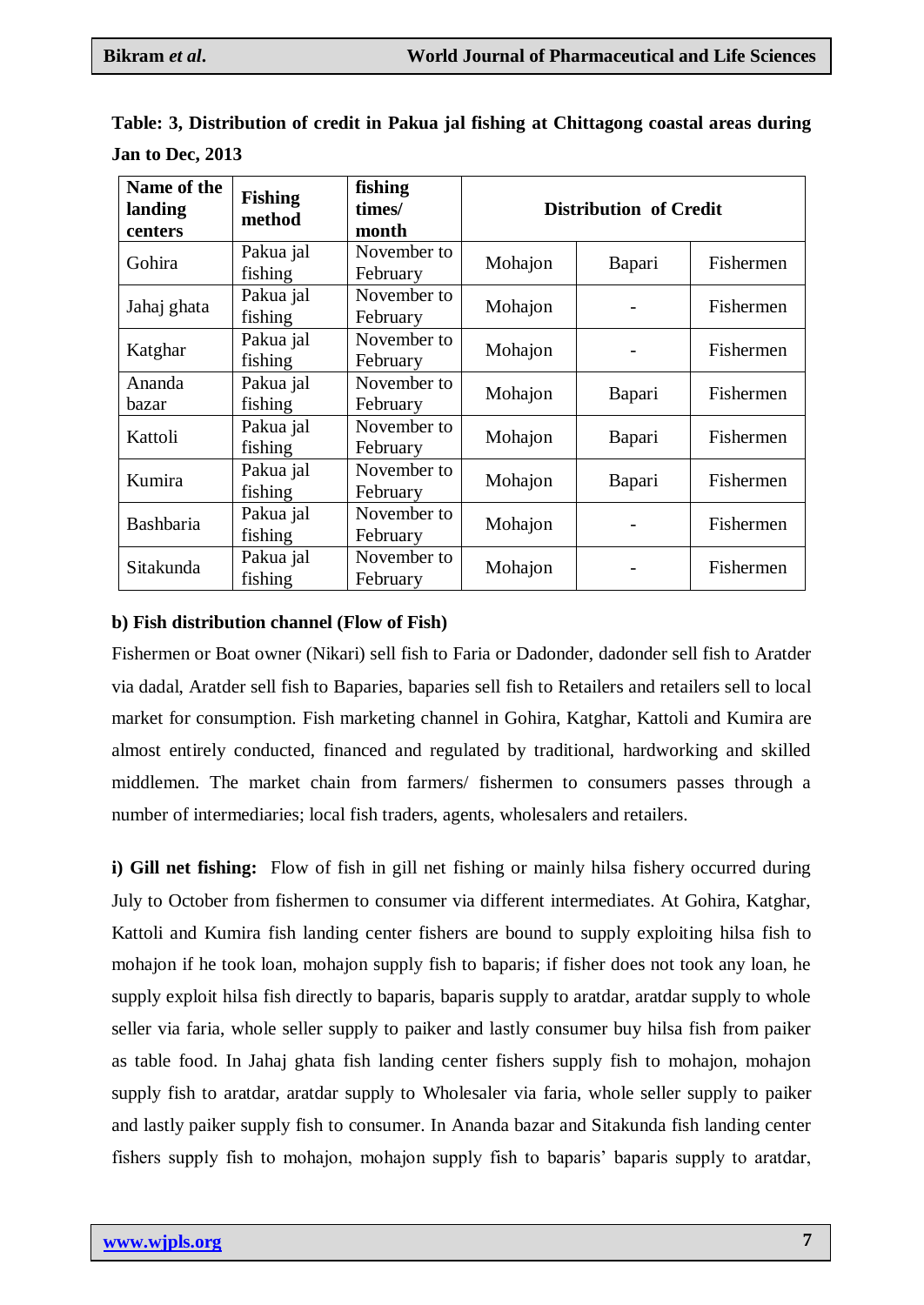aratdar supply to whole seller, whole seller supply to paiker and paiker supply fish to consumer lastly. In Bashbaria fish landing center fishers supply exploiting fish to mohajon, mohajon supply fish to aratdar, aratdar supply to whole seller, whole seller supply to paiker and lastly consumer buy hilsa fish from paiker (Table, 4).

| Name of<br>the landing<br>centers | <b>Fishing</b><br>method | fishing<br>times/<br>month |               |         |                          |         | <b>Flow of Fish</b>          |            |        |          |
|-----------------------------------|--------------------------|----------------------------|---------------|---------|--------------------------|---------|------------------------------|------------|--------|----------|
| Gohira                            | gill net<br>fishing      | July to<br>October         | Fisher<br>men | Mohajon | Bapari                   | Aratdar | Faria                        | Wholesaler | Paiker | Consumer |
| Jahaj ghata                       | gill net<br>fishing      | July to<br>October         | Fisher<br>men | Mohajon | $\overline{\phantom{a}}$ | Aratdar | Faria                        | Wholesaler | Paiker | Consumer |
| Katghar                           | gill net<br>fishing      | July to<br>October         | Fisher<br>men | Mohajon | Bapari                   | Aratdar | Faria                        | Wholesaler | Paiker | Consumer |
| Ananda<br>bazar                   | gill net<br>fishing      | July to<br>October         | Fisher<br>men | Mohajon | Bapari                   | Aratdar | $\qquad \qquad \blacksquare$ | Wholesaler | Paiker | Consumer |
| Kattoli                           | gill net<br>fishing      | July to<br>October         | Fisher<br>men | Mohajon | Bapari                   | Aratdar | Faria                        | Wholesaler | Paiker | Consumer |
| Kumira                            | gill net<br>fishing      | July to<br>October         | Fisher<br>men | Mohajon | Bapari                   | Aratdar | Faria                        | Wholesaler | Paiker | Consumer |
| Bashbaria                         | gill net<br>fishing      | July to<br>October         | Fisher<br>men | Mohajon | $\blacksquare$           | Aratdar | ÷,                           | Wholesaler | Paiker | Consumer |
| Sitakunda                         | gill net<br>fishing      | July to<br>October         | Fisher<br>men | Mohajon | Bapari                   | Aratdar | $\overline{a}$               | Wholesaler | Paiker | Consumer |

**Table: 4. Flow of Fish in gill net fishing at Chittagong coastal areas during Jan, to Dec, 2013.**

**ii) ESBN fishing:** ESBN fishing engaged from October to May and exploit juvenile of fish and shrimp. At Gohira fish landing center fisher supply to Mohajon / paiker, then Mohajon/ paiker supply to retailer, lastly retailer supply small fish to consumer. In Jahaj ghata landing center fisher supply fish to paiker, then paiker supply to retailer and retailer supply fish to consumer. At Katghar, Ananda bazar, Bashbaria and Sitakunda landing center fishermen supply fish to retailer, lastly retailer supply to consumer. At Kattoli and Kumira fish landing center fishermen supply fish mohajon, mohajon supply fish to retailer, lastly consumer buy fish from retailer (Table, 5).

|      |  | Table: 5. Flow of fish in ESBN fishing at Chittagong coastal areas during Jan, to Dec, |  |  |
|------|--|----------------------------------------------------------------------------------------|--|--|
| 2013 |  |                                                                                        |  |  |

| Name of the<br>landing<br>centers | <b>Fishing</b><br>method | fishing<br>times/<br>month |           | <b>Flow of Fish</b> |          |          |
|-----------------------------------|--------------------------|----------------------------|-----------|---------------------|----------|----------|
| Gohira                            | <b>ESBN</b><br>fishing   | October to<br>May          | Fishermen | Mohajon<br>/Paiker  | Retailer | Consumer |
| Jahaj ghata                       | <b>ESBN</b><br>fishing   | October to<br>May          | Fishermen | Paiker              | Retailer | Consumer |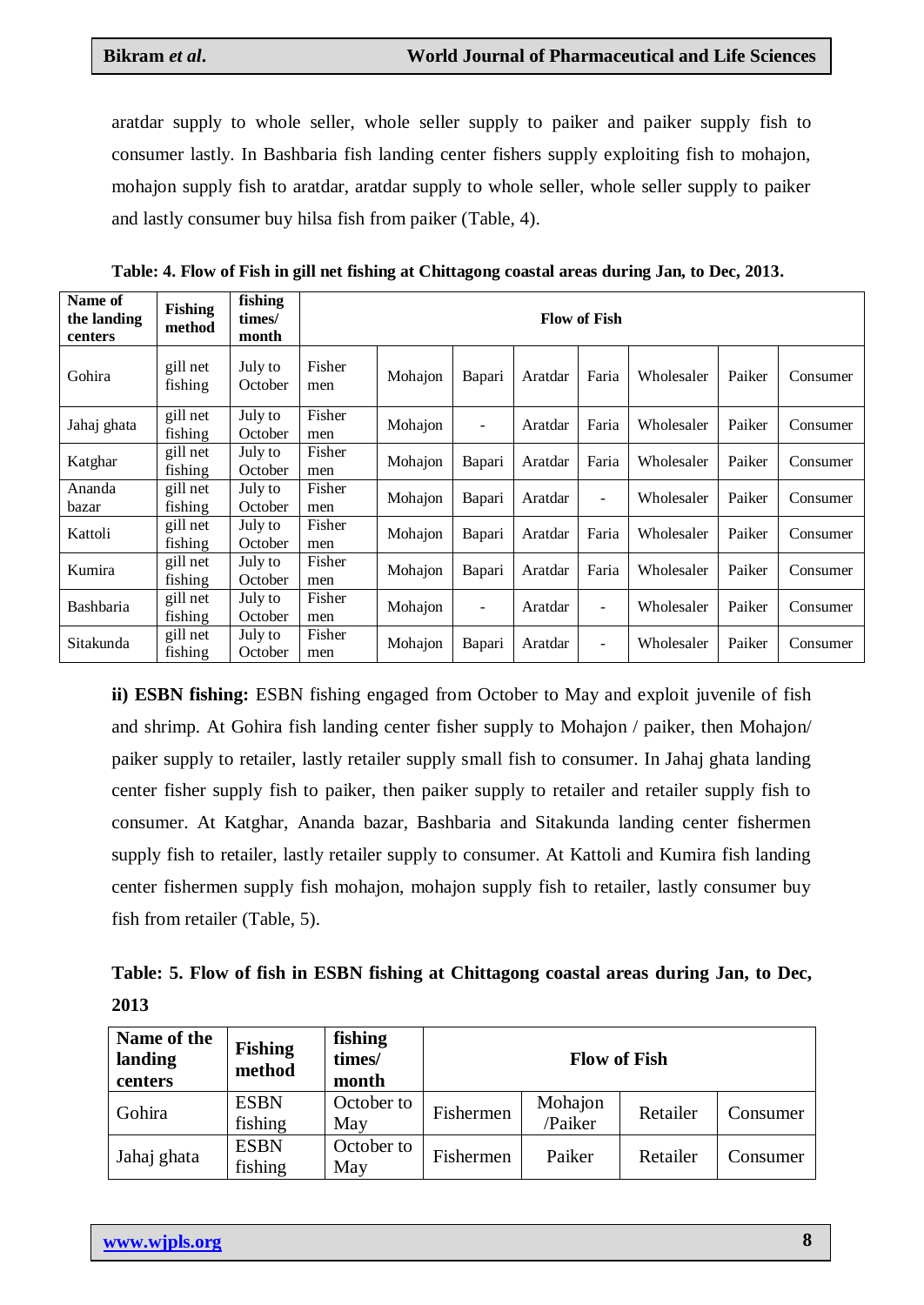| Katghar         | <b>ESBN</b><br>fishing | October to<br>May | Fishermen |         | Retailer | Consumer |
|-----------------|------------------------|-------------------|-----------|---------|----------|----------|
| Ananda<br>bazar | <b>ESBN</b><br>fishing | October to<br>May | Fishermen | Paiker  | Retailer | Consumer |
| Kattoli         | <b>ESBN</b><br>fishing | October to<br>May | Fishermen | Mohajon | Retailer | Consumer |
| Kumira          | <b>ESBN</b><br>fishing | October to<br>May | Fishermen | Mohajon | Retailer | Consumer |
| Bashbaria       | <b>ESBN</b><br>fishing | October to<br>May | Fishermen |         | Retailer | Consumer |
| Sitakunda       | <b>ESBN</b><br>fishing | October to<br>May | Fishermen | Paiker  | Retailer | Consumer |

**iii) Pakua jal fishing:** Paku jal fishing engaged during November to March and mainly exploits gura icha (*Acetes sp.*). At Gohira, Jahazghata, Katghar, Bashbaria and Sitakunda fish landing centers fishermen supply gura icha to retailer, retailer supply to consumer. In Ananda bazar landing center fishers buy gura icha from consumer directly. At Kattoli and Kumira fish landing center fishermen supply gura icha to paiker and paiker lastly supply to consumer (Table, 6).

|       |  |  | Table: 6, Flow of fish of Pakua jal fishing at Chittagong coastal areas during Jan to Dec, |
|-------|--|--|--------------------------------------------------------------------------------------------|
| 2013. |  |  |                                                                                            |

| Name of the<br>landing<br>centers | <b>Fishing</b><br>method | fishing<br>times/<br>month | <b>Flow of fish</b> |          |          |  |  |
|-----------------------------------|--------------------------|----------------------------|---------------------|----------|----------|--|--|
| Gohira                            | pakua jal<br>fishing     | November to<br>March       | Fishermen           | Retailer | Consumer |  |  |
| Jahaj ghata                       | pakua jal<br>fishing     | November to<br>March       | Fishermen           | Retailer | Consumer |  |  |
| Katghar                           | pakua jal<br>fishing     | November to<br>March       | Fishermen           | Retailer | Consumer |  |  |
| Ananda<br>bazar                   | pakua jal<br>fishing     | November to<br>March       | Fishermen           |          | Consumer |  |  |
| Kattoli                           | pakua jal<br>fishing     | November to<br>March       | Fishermen           | Paiker   | Consumer |  |  |
| Kumira                            | pakua jal<br>fishing     | November to<br>March       | Fishermen           | Retailer | Consumer |  |  |
| Bashbaria                         | pakua jal<br>fishing     | November to<br>March       | Fishermen           | Retailer | Consumer |  |  |
| Sitakunda                         | pakua jal<br>fishing     | November to<br>March       | Fishermen           | Paiker   | Consumer |  |  |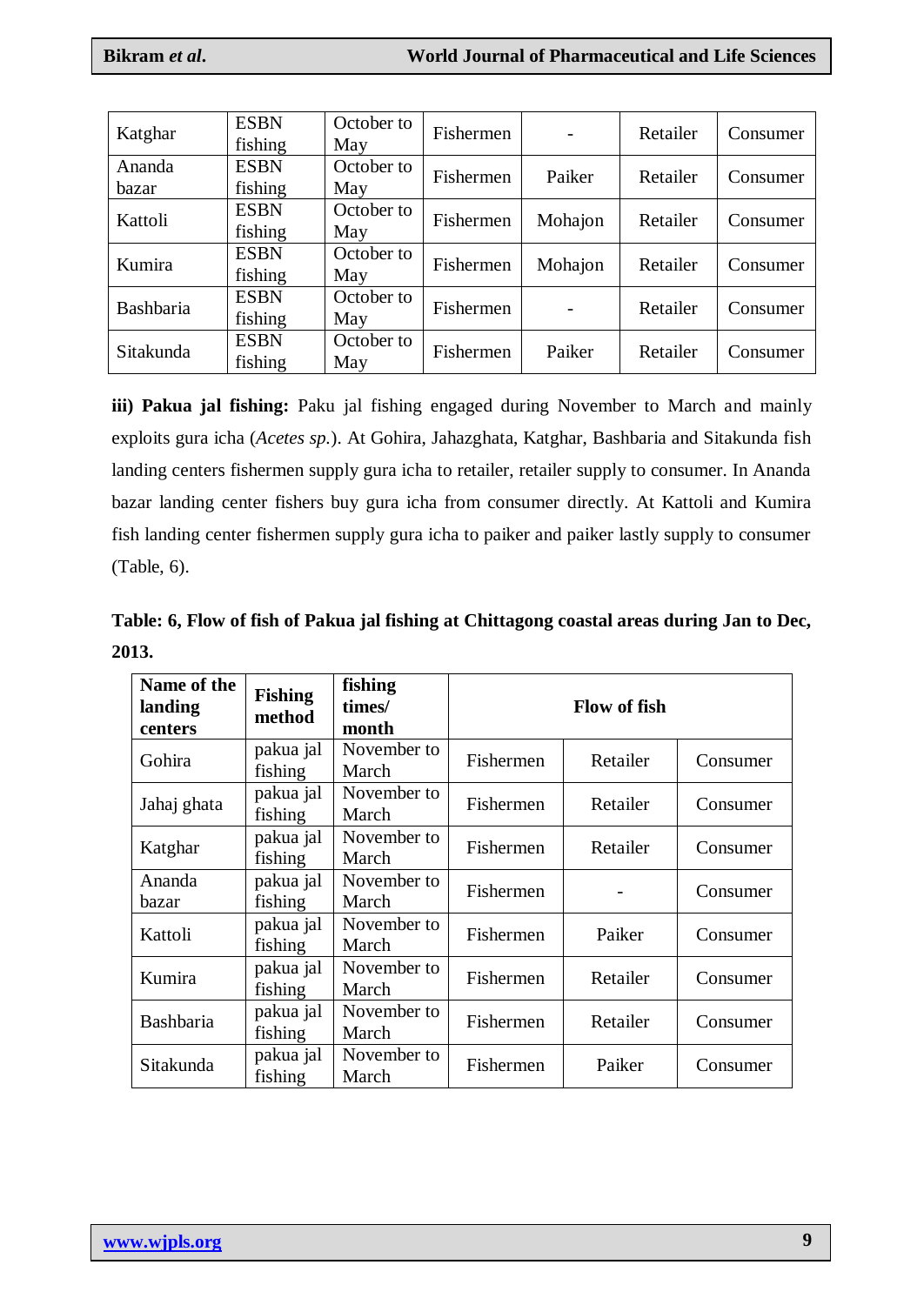#### **c) Sharing system on exploit fish or selling money**

For exploitation of fishes and shrimps need boats, gears and labors. In Chittagong coastal areas maximum fishermen obtain are in low income; have no boats or gears, most of them work for exploiting fish; few of them work to repair nets and boats as daily labor. For fishing they use gill net (mainly tong jal & SMD), set bag net (ESBN & pakua jal) and some times long lines. Sharing based system for exploitation of fish observed in every fish landing centers, which are depend on engage boat, net, dadon or loan system and on exploiting fishes. If any depot owners supply only the boats, in condition of sharing system for gill net fishing, gets 55-60% share on the total exploited hilsa fish, net supplier"s gets 30-35% of the exploitation, after reduction of oil cost. And the rest 10-15% of fish for maji (Boatman) & labors after the reduction of all food & others (Beri/ cigarette / pan) cost.; maji gets 50% of the fish or selling money and rest 50% divided into 2 to 4 people, whose work as labor. If the Mohajon supply the boats and nets with bearing all cost, then boatman and others labor got only 5% hilsa fish or money after selling with the rate of current price (3% for maji and rest 2% sharing in all labor) or got monthly salary (maji-8000/- to10,000/- and each labor gets 3000/- per month) only for the hilsa monsoon. In some fish landing center, it was observed that in sharing system; if boat owner & nets suppliers is one man, he got up to 90 % share on the total hilsa catch; if boat owner and nets suppliers are other person, then for boat gets 50- 60% and for net 35-40% fish after reduction of oil cost & other expenditure( mainly mail). Among the rest 5 % of fish, maji (Boatman) gets 50% on the total exploiting of fish or selling money and rest 50% divided into all daily labor, who"s engaged in fishing.

But for ESBN and pakua jal fishing sharing system are different. For ESBN fishery boat owner or mohajon gets 80% fish of the total catch with the reduction of oil cost. But for pakua jal fishing mohajon gets 60% of the total catch, after reduction of oil cost.

#### **DISCUSSION**

Gill net fishing in artisanal fisheries mainly caught hilsa fish from July to October. At these times most of the fishermen take loan (dadon) in large quantities from paiker via faria, whole seller, mohajon and baparis, which are mainly supply by Aratdar. October to May is the ESBN fishing times, where credit distributed in small volumes from aratdar to fishermen via baparis and mohajon. In pakua jal fishing credit distributed accidentally from mohajon to fishermen directly or via baparis.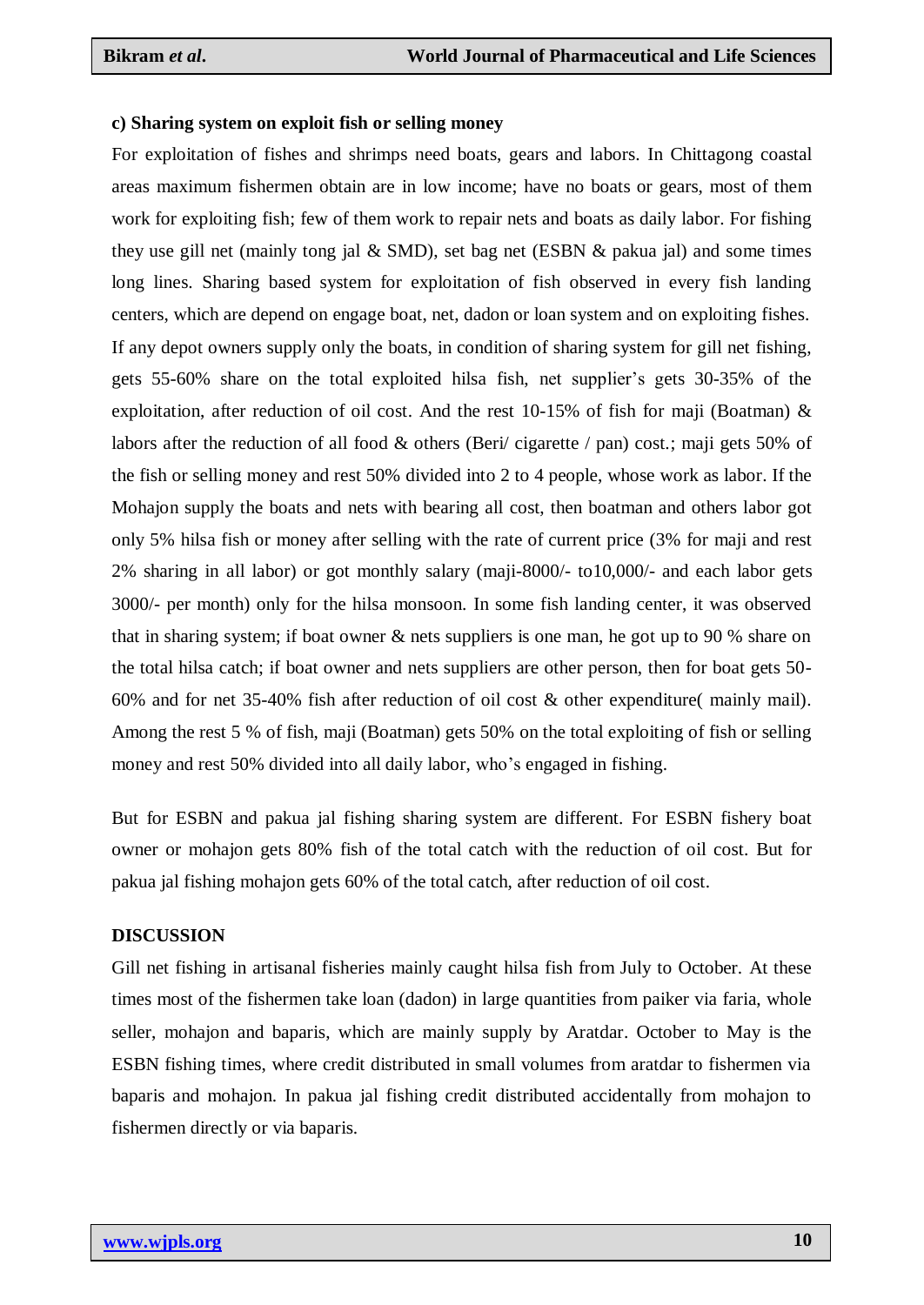Hilsa fish flow in gill net fishing from fishermen to consumer via mohajon, baparis, aratdar, faria, wholesaler and paiker in 2 or 3 marketing channel. In ESBN fishing, juveniles of fish and shrimp flow from fishermen to consumer via mohajam /paiker and retailer. Gura icha exploits in pakua jal fishing, which flow from fishermen to consumer via retailer or directly. In sharing system of exploited fish boat owner or net owner gets 50-60% or 30-35% fish respectively reduction of oil cost and the rest portion divided into 3 to 5 fishers.

Fishermen are the first supplier of fish to the market. *Nikari* (informer) is a middleman who does not have the ownership of the product but establishes a bridge between buyers and sellers and receive commission from fishers. *Faria*, another type of intermediary, is found in hilsa marketing system who purchases a small quantity of hilsa fish form fishermen far away from the market and carry it to the fish market and sell it to *aratdar* or retailer in the study areas. *Paiker* or *bepari* handles large volume of fish. They purchase fish from fishers through *aratdar* in the local market and sell them to the retailers through *aratdar* or commission agent in secondary market. *Aratdars* arrange selling of fish and receive a commission. *Aratdars* often act as a supplier of *dadan*. Their shops (establishments) are called 'Depot'. This group of traders mostly offers *dadon* - cash as loans in different levels by different condition. *Retailers,* the last intermediaries of fish marketing channel do not have any permanent establishment, but they have fixed places to sit in the market places or landing centers (Alam, 2012).

Intermediaries in the fish- market chain are very powerful and they have established a market chain that exploits fishers. Fishers cannot go directly to secondary markets to sell their catch due to the constraints described and the existing market-chain system (Haque, 2010).

Fishers are often exploited by middlemen because of their isolation and the difficulties they face due to poor roads, lack of transportation and limited communication. Middlemen can also exploit fishers because they control access to the market chain and the consumer. However, the most serious market differentials seem to occur in remote communities that lack transport, ice, road facilities and where the fishers are in a particularly weak position in relation to intermediaries (Rhaman, 1997).

Rhaman, 2009 argue that middlemen have established a fish- marketing chain based on extreme exploitation of fishers through intermediaries at different levels. Fishers live sub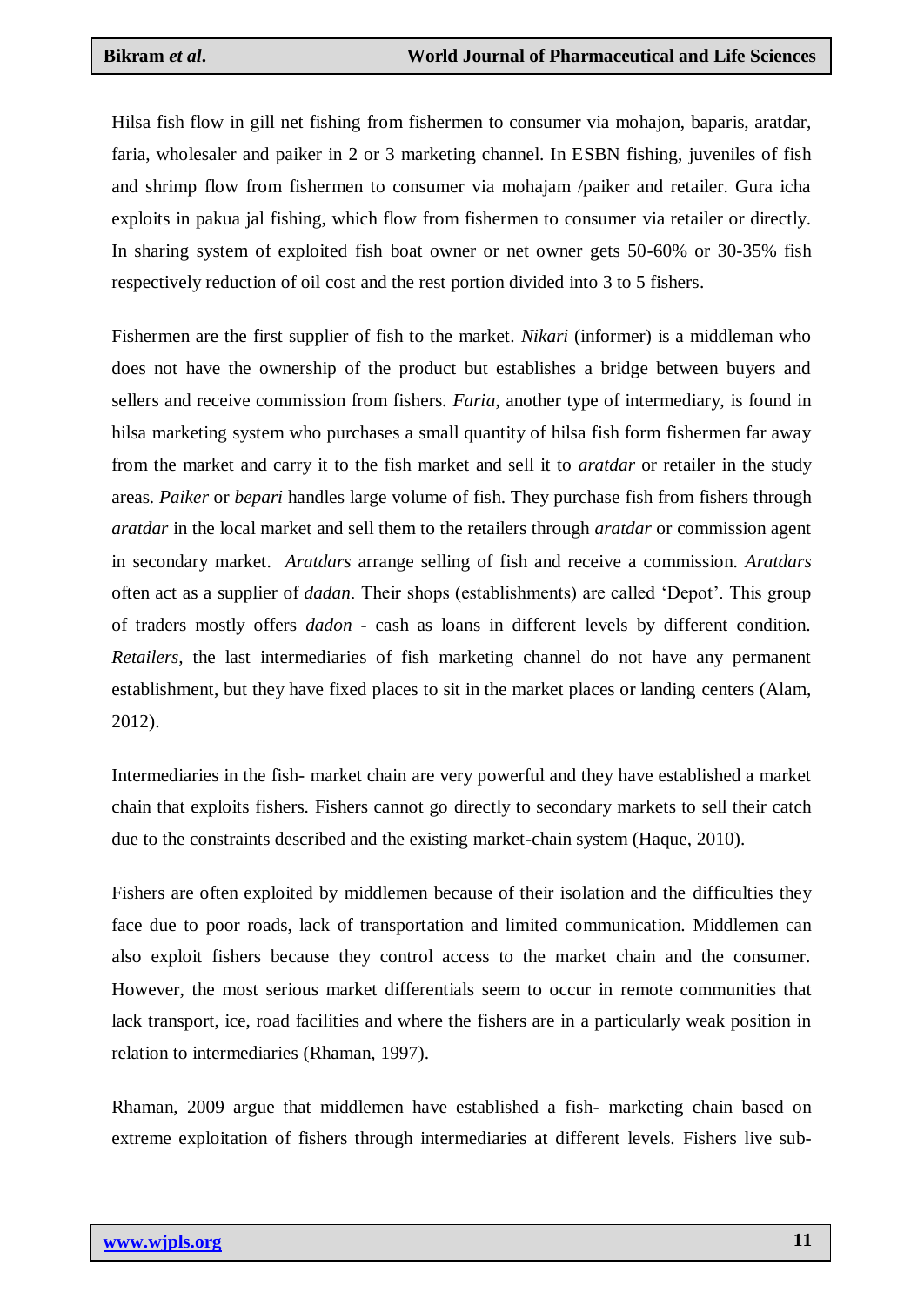human lives and are the most deprived and poorest class (Chowdhury,1993) and past studies have made it clear that fishers' incomes are generally low (Cunningham, 1994).

The fish -market chain in Bangladesh, which is both traditional and complex, plays an important role in connecting fishers to consumers through a chain of middlemen. Coulter and Disney (1987) suggested that fresh fish are marketed through different chains that include primary, secondary and final consuming markets. A great number of people, many of whom are living below the poverty level, find employment in the domestic fish market chain as fishers, traders, intermediaries, day laborers and transporters (Ahmad, 1993).

Fishermen receiving dadon from aratdars / mohajons are bound to sell their produce to them, sometimes at predetermined prices, which in most cases are lower than prevailing market prices (Alam, 2012). Supply chain of hilsha comprises of six intermediaries, namely fishermen, aratdar, paiker, aratdar, retailer and consumer for the distant domestic market. Two other identified channels for hilsha marketing involve respectively five intermediaries (fishermen, aratdar, paiker, retailer and consumer) and four intermediaries (fishermen, aratdar, retailer and consumer) for the local markets. Domestic supply chains for shrimp marketing involve four intermediaries (shrimp farmer, aratdar, retailers and consumer) for local market and five intermediaries (shrimp farmers, aratdar, paiker, retailer and consumers) for distant markets (Alam, 2012).

In terms of volume, value and employment, the fish market in Bangladesh is large. The fish marketing systems are traditional, complex, and less competitive but play a vital role in connecting the fishermen and consumers, thus contributing significantly in the 'value adding' process (Nesar,2005).

The aratdars are at the centre of the entire marketing system and their role goes far beyond what one would normally expect of a commission agent, including financing of suppliers and buyers, and often dealing on their own account (Coulter and Disney, 1987).

From the report on (Alam, 2012), (Haque, 2010), (Rhaman, 1997), (Chowdhury, 1993), (Cunningham, 1994), Disney (1987), (Ahmad, 1993), (Nesar, 2005) and (Coulter and Disney, 1987) are the more or less same that, in fish marketing channel dadon (loan) is the main factor for fishers with high interest and the exploiting product are must be sold to the dadandar with low market price, which are mainly observed in hilsa harvesting period.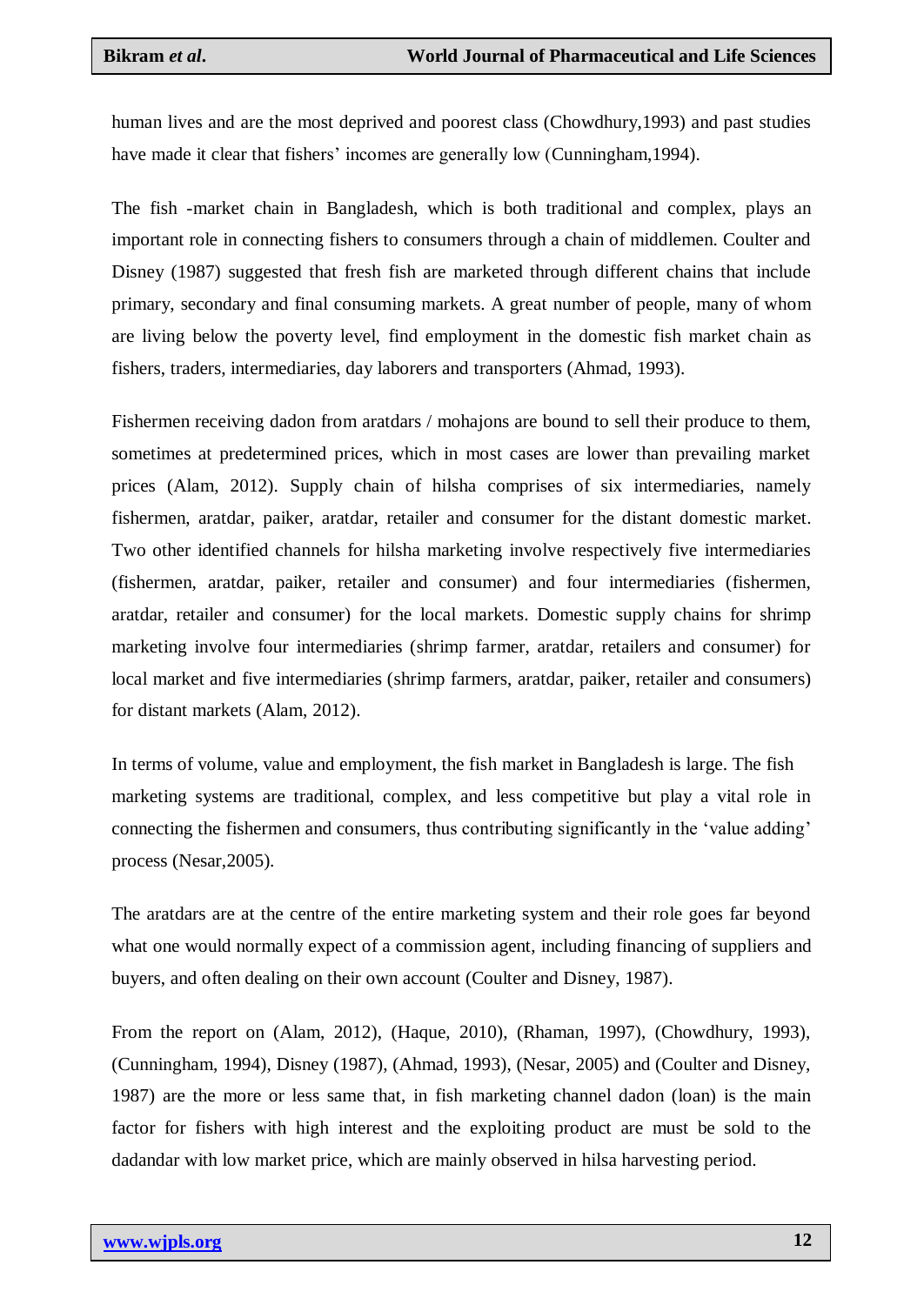The study address the overall fish marketing system of Chittagong coastal areas fishing communities with particular emphasis of value addition during the process of marketing channel of tong jal, set bag net, pakua jal, and incidentally hooks and lines fishing. The main objective of fish marketing is to reach the exploiting product to the consumer, which is not possible without marketing system. It helps to give a good connection between fishermen, different intermediaries and consumers. The main problems of affecting fish marketing in coastal areas are poor transport, poor physical facilities and ignorance of the factors affecting fish quality.

# **CONCLUSION**

Fish marketing system are depend on the fishing seasons, exploiting of fish and shrimp species and it's distribution, economic  $\&$  social transactions between fishermen, money lenders and consumers; distribution of money (credit) as loan; flows of fish products as money return and sharing system on fishes for fisher"s lively hood; whose are related to the cost management and economic return system, where the dadondar (moneylender) receive high interest era to era from the fishers, who took loan(Dadan) from Dadandar.

# **ACKNOWLEDGEMENTS**

The author thanks to Md. Zakir Hossain, which helped to organize the all table of the paper and all data collectors- Mr. Nasim Ahmad, Md. Abul Kalam Azad, Md. Kabir hossain and Md Abdul Khalak and lastly thanks to all fishers & assemblers whose gave me data.

# **REFERENCES**

- 1. Alam, M. F, Palash, M. S, Mian, M. I. A and Dey, M. M, 2012. Marketing of Major Fish Species in Bangladesh: A Value Chain Analysis. Research Fellow, Institute of Agricultural and Food Policy Studies, University Putra Malaysia, Malaysia. A report submitted to Food and Agriculture Organization for the project entitled A Value-chain Analysis of International Fish Trade and Food Security with an Impact. Assessment of the Small- scale Sector, November 2012.
- 2. Ahmad, M, Rab. M.A and Bimbao, M. A.P, 1993. Household Socio economics, Resource use and Fish marketing in two Thanas of Bangladesh. Manila, Philippines: ICLARM, pgs. 4-17.
- 3. BFDC, 2001. Role of fish landing center in Bangladesh. In Saronika of Matshya Pakkha. Ministry of Fisheries and Livestock. Government of the Peoples Republic of Bangladesh.